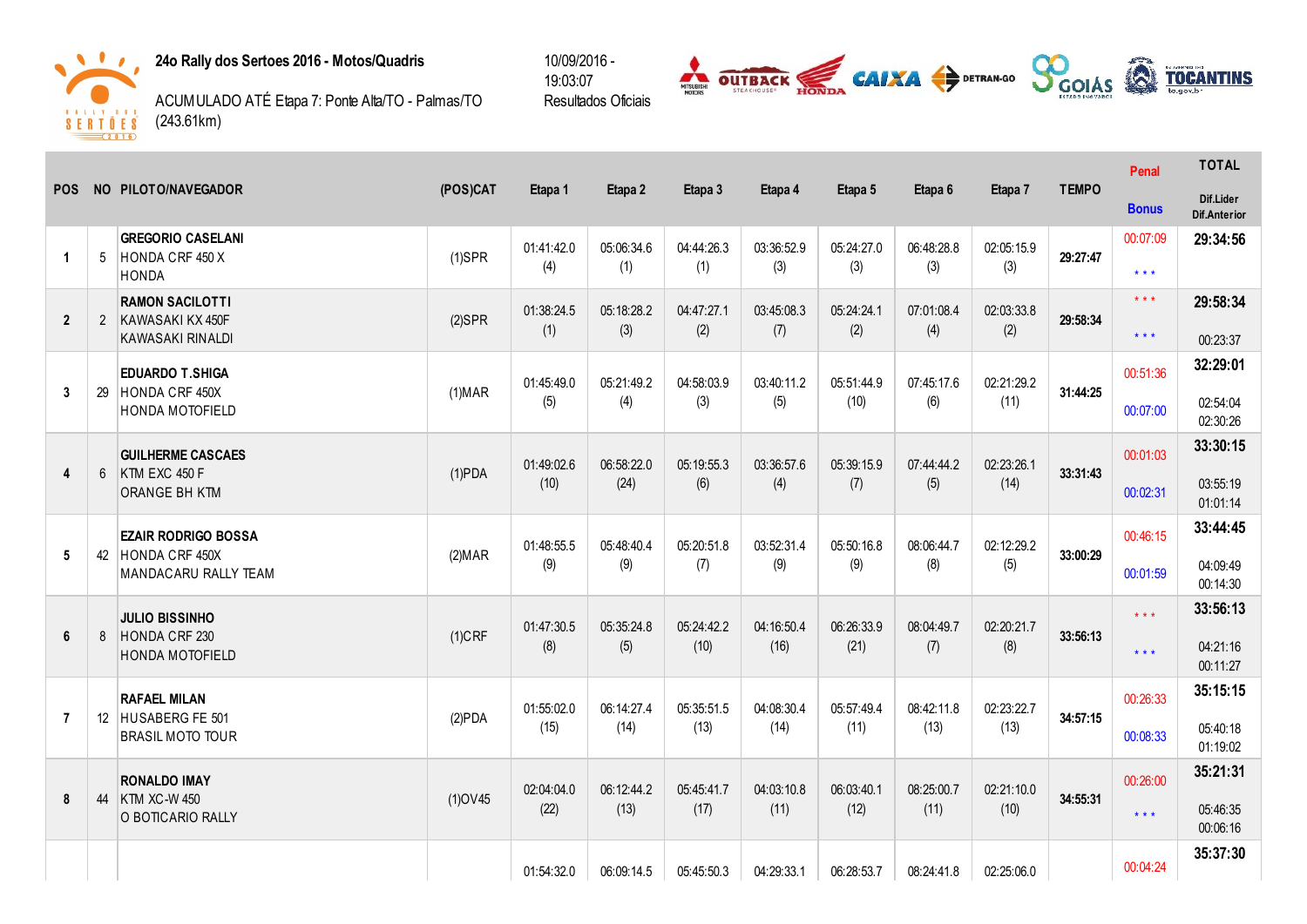| 9  | 51             | <b>MARCELO FABRO</b><br>HONDA CRF 230<br>SERRA ADVENTURE - CAXIAS DO SUL | $(2)$ CRF      | (14)              | (12)               | (18)               | (27)              | (23)              | (10)              | (16)              | 35:37:51 | 00:04:45 | 06:02:33<br>00:15:58 |
|----|----------------|--------------------------------------------------------------------------|----------------|-------------------|--------------------|--------------------|-------------------|-------------------|-------------------|-------------------|----------|----------|----------------------|
| 10 | $\overline{4}$ | <b>TUNICO MACIEL</b><br>HONDA CRF 450X                                   | (3)PDA         | 01:39:17.1<br>(3) | 07:30:00.0<br>(33) | 06:36:34.2<br>(31) | 03:34:23.3<br>(2) | 05:25:57.4<br>(4) | 06:47:29.0<br>(2) | 02:07:19.1<br>(4) | 33:41:00 | 02:21:00 | 36:02:00<br>06:27:03 |
|    |                | <b>HONDA</b>                                                             |                |                   |                    |                    |                   |                   |                   |                   |          | $***$    | 00:24:29             |
| 11 | 41             | <b>CESAR RAFAEL WILKE</b><br>HONDA CRF 450X                              | (3) <b>MAP</b> | 02:03:46.0        | 06:24:23.3         | 05:53:25.7         | 04:29:30.5        | 06:12:56.1        | 09:04:12.9        | 02:26:24.2        | 36:34:38 | 01:28:57 | 37:53:28             |
|    |                | 100% AMIGOS                                                              |                | (21)              | (34)               | (22)               | (26)              | (15)              | (17)              | (17)              |          | 00:10:07 | 08:18:32<br>01:51:28 |
| 12 |                | <b>ANDRE DE ASSUMPCAO</b>                                                |                | 02:08:41.0        | 06:36:32.5         | 06:16:23.1         | 04:23:08.6        | 06:46:08.6        | 09:35:04.6        | 02:31:40.2        | 38:17:38 | 00:15:09 | 38:13:22             |
|    |                | 38 KTM 450 EXC<br><b>BRASIL MOTO TOUR</b>                                | (4) <b>MAR</b> | (25)              | (35)               | (26)               | (22)              | (26)              | (45)              | (19)              |          | 00:19:25 | 08:38:26<br>00:19:53 |
| 13 | 33             | <b>MARISERGIO F. KONS</b><br>YAMAHA WR                                   | $(2)$ OV45     | 02:12:18.0        | 06:16:11.5         | 05:44:19.7         | 04:16:51.4        | 06:23:40.6        | 09:30:00.0        | 03:00:00.0        | 37:23:21 | 02:06:51 | 39:27:10             |
|    |                | YAMAHA RINALDI RALLY TEAM                                                |                | (27)              | (36)               | (16)               | (17)              | (19)              | (19)              | (35)              |          | 00:03:02 | 09:52:13<br>01:13:47 |
|    |                | <b>HENRIQUE ARENA</b>                                                    |                | 02:25:44.0        | 07:30:00.0         | 07:08:05.5         | 04:48:48.9        | 08:03:01.4        | 08:11:39.2        | 02:32:11.0        | 40:39:30 | 00:45:00 | 40:05:37             |
| 14 | 14             | <b>KAWASAKI KLX</b><br><b>BIKE BOX RACING</b>                            | $(3)$ OV45     | (28)              | (37)               | (39)               | (31)              | (45)              | (20)              | (36)              |          | 01:18:53 | 10:30:40<br>00:38:26 |
|    |                | <b>LEONARDO DE ALMEIDA</b>                                               |                | 02:13:03.0        | 07:21:23.5         | 06:31:37.0         | 04:19:52.5        | 07:54:36.5        | 09:30:00.0        | 02:33:11.2        |          | 00:51:18 | 40:54:22             |
| 15 | 39             | KAWASAKI KLX450R<br><b>BIKE BOX RACING</b>                               | $(3)$ SPR      | (38)              | (38)               | (29)               | (19)              | (37)              | (21)              | (37)              | 40:23:43 | 00:20:39 | 11:19:26<br>00:48:45 |
|    |                | <b>MOARA SACILOTTI</b>                                                   |                | 02:13:45.0        | 07:25:29.6         | 06:32:52.6         | 04:57:11.0        | 07:02:55.5        | 09:30:00.0        | 02:44:44.1        |          | 00:32:42 | 40:59:39             |
| 16 | 21             | <b>KAWASAKI KLX</b><br>KAWASAKI RINALDI                                  | $(4)$ OV45     | (29)              | (39)               | (30)               | (33)              | (27)              | (22)              | (38)              | 40:26:57 | $***$    | 11:24:43<br>00:05:17 |
|    |                | <b>JEAN AZEVEDO</b>                                                      |                | 01:39:13.5        | 05:09:19.9         | 08:00:00.0         | 03:22:49.5        | 05:21:02.1        | 06:43:38.4        | 01:58:28.9        |          | 08:49:09 | 41:03:11             |
| 17 | $\mathbf{1}$   | HONDA CRF450X<br><b>HONDA</b>                                            | $(4)$ SPR      | (30)              | (40)               | (42)               | (1)               | (1)               | (23)              | (39)              | 32:14:32 | 00:00:30 | 11:28:14<br>00:03:31 |
|    |                | <b>ISRAEL C.SEGUNDO</b>                                                  |                | 02:07:58.2        | 06:59:54.6         | 07:21:12.0         | 04:07:18.6        | 06:21:55.8        | 09:30:00.0        | 02:31:42.3        |          | 02:22:48 | 41:10:42             |
| 18 | 31             | HONDA CRF 450X<br><b>BALSAS OFF ROAD</b>                                 | $(5)$ MAR      | (2)               | (41)               | (43)               | (13)              | (18)              | (24)              | (40)              | 39:00:01 | 00:12:07 | 11:35:46<br>00:07:31 |
|    |                |                                                                          |                |                   |                    |                    |                   |                   |                   |                   |          | 03:42:39 | 41:43:56             |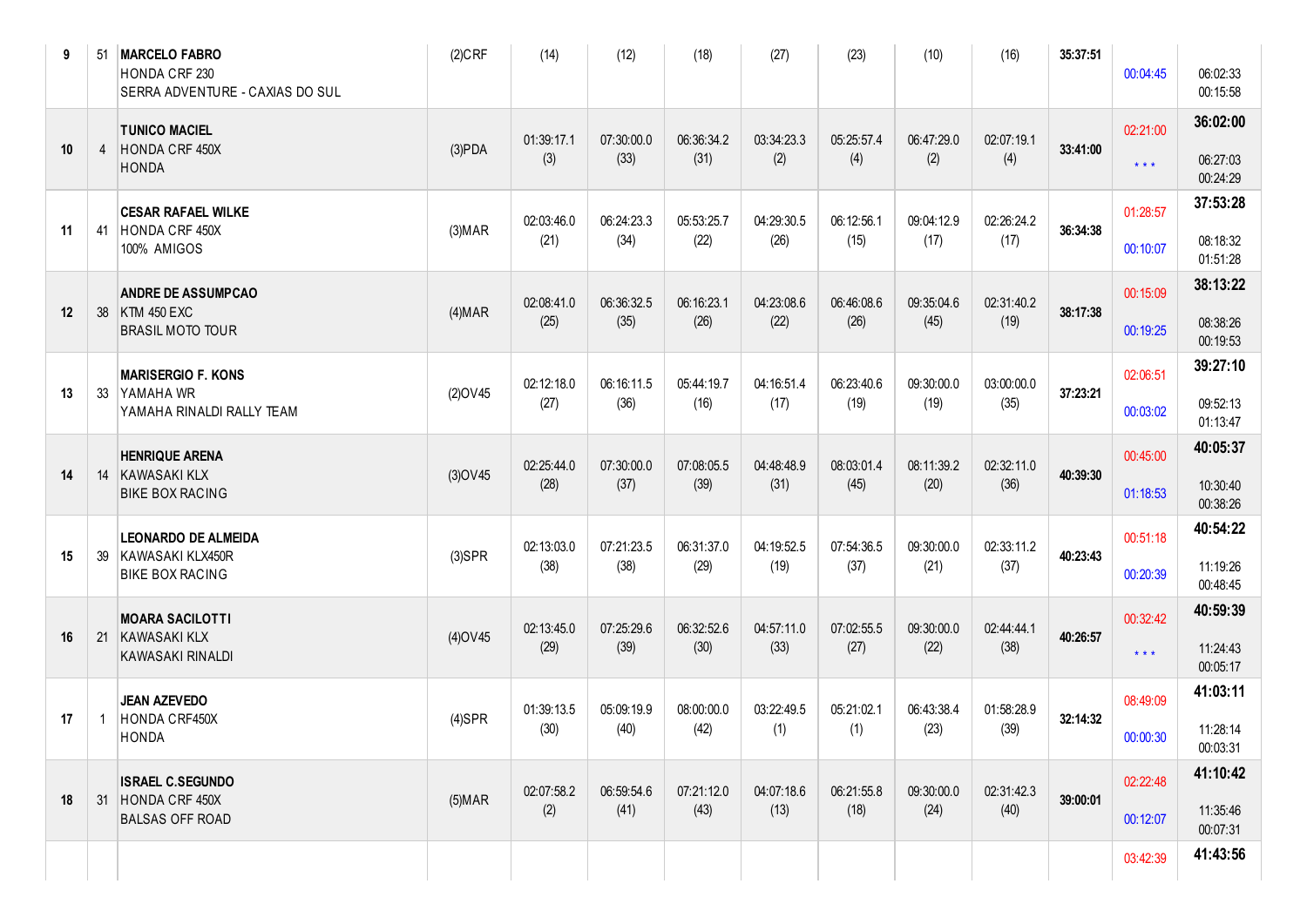| 19 | 30 | <b>CRISTIANO TEIXEIRA</b><br>HONDA CRF 230<br>HONDA MOTOFIELD | $(3)$ CRF      | 02:01:35.0<br>(24) | 07:30:00.0<br>(42) | 05:49:33.1<br>(44) | 04:40:52.0<br>(29) | 06:28:46.6<br>(22) | 08:59:03.8<br>(25) | 02:31:26.6<br>(41) | 38:01:17 | $\star$ $\star$ $\star$ | 12:08:59<br>00:33:13 |
|----|----|---------------------------------------------------------------|----------------|--------------------|--------------------|--------------------|--------------------|--------------------|--------------------|--------------------|----------|-------------------------|----------------------|
| 20 | 52 | RONALDO P. DA SILVA<br>HONDA CRF 230                          | $(4)$ CRF      | 01:56:06.0<br>(19) | 06:38:40.3<br>(43) | 05:58:00.1<br>(45) | 04:29:42.4<br>(28) | 08:00:00.0<br>(38) | 09:30:00.0<br>(26) | 02:33:42.7<br>(42) | 39:06:11 | 02:50:00                | 41:48:45<br>12:13:49 |
|    |    | <b>TEAM PROBLEMA</b>                                          |                |                    |                    |                    |                    |                    |                    |                    |          | 00:07:26                | 00:04:49             |
| 21 |    | <b>EDGLEY M.L. SOBRINHO</b><br>106 YAMAHA RAPTOR              | (1)QDR         | 02:27:55.0         | 07:25:41.1         | 06:20:09.8         | 04:59:53.5         | 07:03:01.8         | 09:30:00.0         | 02:43:24.3         | 40:30:05 | 01:25:06                | 41:52:50             |
|    |    | <b>NC RALLY TEAM</b>                                          |                | (16)               | (17)               | (41)               | (35)               | (39)               | (27)               | (43)               |          | 00:02:21                | 12:17:54<br>00:04:05 |
|    |    | <b>JOAO REGO BARROS</b>                                       |                | 02:21:11.0         | 07:17:34.8         | 06:59:48.2         | 05:22:35.1         | 07:32:56.5         | 09:22:13.4         | 02:44:32.1         |          | 00:19:00                | 41:59:51             |
| 22 | 34 | YAMAHA YZ250FX<br>TOCANTINS NO SERTOES                        | $(5)$ OV45     | (40)               | (18)               | (20)               | (40)               | (40)               | (28)               | (44)               | 41:40:51 | $***$                   | 12:24:54<br>00:07:00 |
|    |    | <b>ANDRE T.A.SUGUITA</b>                                      |                | 02:12:18.0         | 07:10:15.9         | 05:50:10.3         | 04:20:46.3         | 06:12:36.3         | 09:30:00.0         | 02:24:03.9         |          | 05:39:00                | 43:19:10             |
| 23 |    | 110 CAN AM RENEGADE<br><b>BIKE BOX RACING</b>                 | (2)QDR         | (37)               | (15)               | (23)               | (21)               | (41)               | (29)               | (45)               | 37:40:10 | $***$                   | 13:44:14<br>01:19:19 |
|    |    | <b>HELIO PESSOA</b>                                           |                | 02:19:54.0         | 07:30:00.0         | 07:01:25.0         | 05:30:40.0         | 07:42:18.6         | 09:30:00.0         | 02:42:46.0         |          | 01:46:00                | 43:49:58             |
| 24 |    | 104 YAMAHA RAPTOR 700<br><b>PRORALLY</b>                      | (3)QDR         | (27)               | (33)               | (27)               | (41)               | (42)               | (30)               | (21)               | 42:17:03 | 00:13:05                | 14:15:02<br>00:30:47 |
|    |    | VITOR Y.CLOSS                                                 |                | 02:02:25.0         | 07:30:00.0         | 05:24:32.8         | 03:48:08.9         | 05:27:04.3         | 08:27:56.9         | 03:00:00.0         |          | 08:39:15                | 44:19:22             |
| 25 | 37 | KAWASAKI KLX 450R<br>MANDACARU RALLY TEAM                     | $(4)$ PDA      | (28)               | (34)               | (36)               | (8)                | (43)               | (31)               | (22)               | 35:40:07 | $\star$ $\star$ $\star$ | 14:44:26<br>00:29:24 |
|    |    | <b>WILLIAM UZAL GARCIA</b>                                    |                | 02:26:17.0         | 07:41:57.6         | 06:56:36.6         | 05:02:29.3         | 07:34:55.5         | 09:30:00.0         | 03:00:00.0         |          | 04:11:57                | 46:11:08             |
| 26 |    | 40 HUSABERG FE450<br>CONSTRUTECH RACING                       | (6) <b>MAR</b> | (35)               | (35)               | (21)               | (36)               | (44)               | (32)               | (30)               | 42:12:16 | 00:13:05                | 16:36:11<br>01:51:45 |
|    |    | JEFERSON M. NOBRE                                             |                | 02:17:16.0         | 07:30:00.0         | 06:41:57.8         | 05:53:58.3         | 07:30:32.2         |                    | 02:51:33.7         |          | 04:28:00                | 46:43:18             |
| 27 |    | 112 YAMAHA RAPTOR 700<br>NC RALLY TEAM                        | $(4)$ QDR      | (20)               | (36)               | (37)               | (42)               | (28)               | 09:30:00.0<br>(33) | (1)                | 42:15:18 | $* * *$                 | 17:08:21<br>00:32:10 |
|    |    | <b>DIOGO ZONATO</b>                                           |                | 01:52:26.0         | 06:03:03.2         | 05:28:54.5         | 04:24:24.8         | 06:26:06.9         | 09:30:00.0         | 02:18:45.8         |          | 10:58:09                | 46:56:48             |
| 28 |    | 108 PROTOTIPO<br>ZONARACINGTEAM                               | $(5)$ QDR      | (39)               | (37)               | (9)                | (24)               | (33)               | (34)               | (20)               | 36:03:41 | 00:05:02                | 17:21:51<br>00:13:30 |
|    |    |                                                               |                |                    |                    |                    |                    |                    |                    |                    |          | 09:16:00                | 48:05:37             |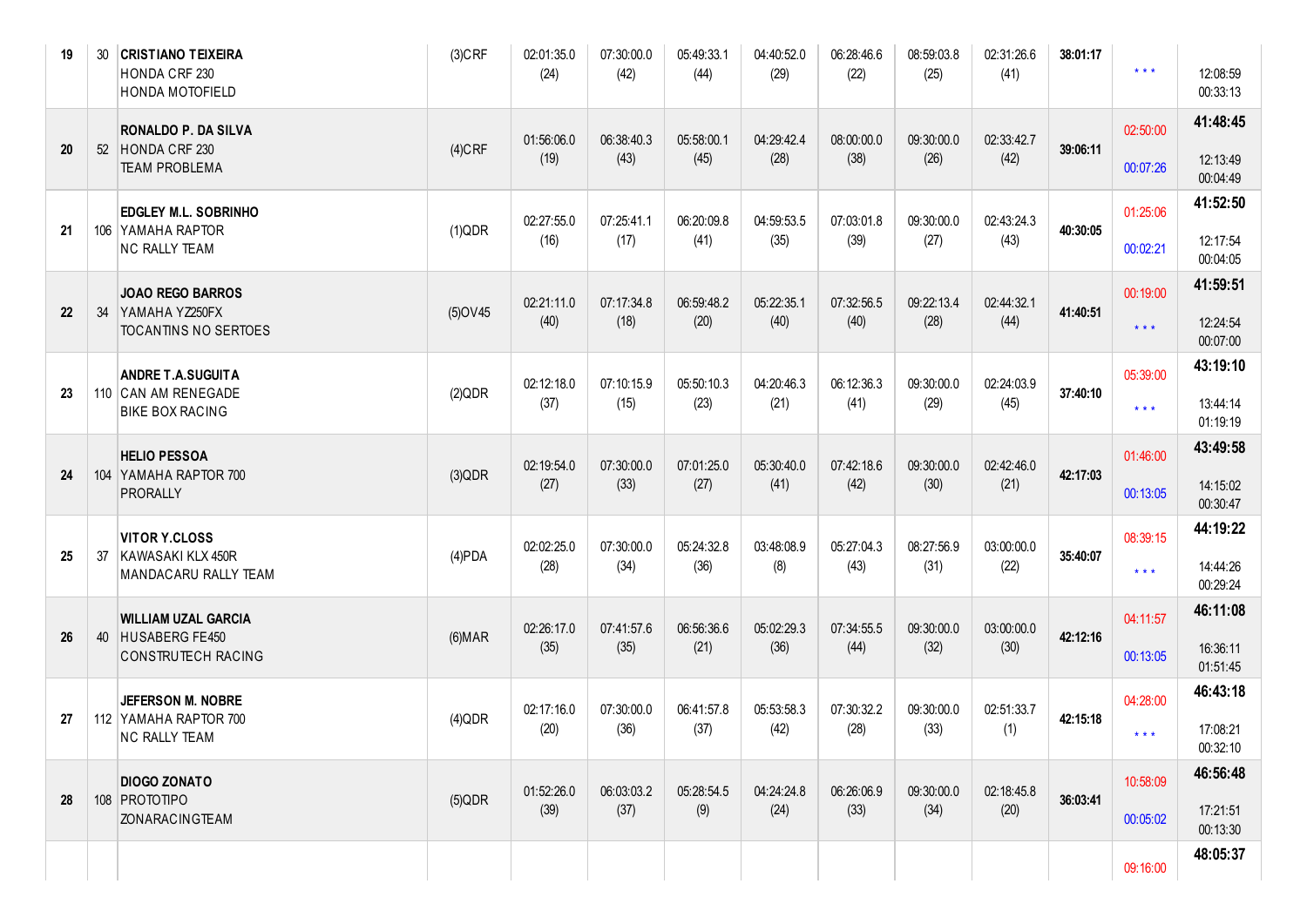| 29 | 102 | PEDRO H.T.COSTA<br>POLARIS SCRAMBLER XP<br>MANDACARU RALLY TEAM | (6)QDR         | 01:56:30.3<br>(33) | 07:30:00.0<br>(38) | 05:44:11.9<br>(35) | 04:23:20.6<br>(23) | 08:00:00.0<br>(14) | 08:53:40.6<br>(35) | 02:21:54.1<br>(18) | 38:49:37 | $***$    | 18:30:41<br>01:08:49 |
|----|-----|-----------------------------------------------------------------|----------------|--------------------|--------------------|--------------------|--------------------|--------------------|--------------------|--------------------|----------|----------|----------------------|
| 30 | 47  | <b>LUCIANO GOMES</b><br>YAMAHA WR450F                           | (7) <b>MAR</b> | 01:56:54.0         | 06:21:02.0         | 05:49:31.1         | 04:18:26.5         | 06:14:55.0         | 09:30:00.0         | 03:00:00.0         | 37:10:48 | 12:10:36 | 49:10:34             |
|    |     | YAMAHA RINALDI RALLY TEAM                                       |                | (11)               | (39)               | (33)               | (18)               | (35)               | (36)               | (23)               |          | 00:10:50 | 19:35:38<br>01:04:57 |
| 31 | 27  | JOVANIO L. FRUTUOSO<br>YAMAHA WR 450F                           | $(6)$ OV45     | 02:20:34.0         | 06:56:41.4         | 06:01:50.2         | 04:29:19.8         | 06:09:10.7         | 09:30:00.0         | 03:00:00.0         | 38:27:36 | 11:15:27 | 49:38:28             |
|    |     | <b>MOTOSUPER</b>                                                |                | (17)               | (40)               | (11)               | (25)               | (6)                | (37)               | (28)               |          | 00:04:35 | 20:03:31<br>00:27:53 |
|    |     | <b>RICHARD FLITER</b>                                           |                | 01:47:27.7         | 05:45:09.9         | 05:12:30.8         | 03:44:52.7         | 05:42:21.3         | 09:30:00.0         | 02:13:56.8         |          | 16:10:00 | 50:06:19             |
| 32 | 7   | KTM 535<br><b>BIANCHINI RALLY</b>                               | $(5)$ PDA      | (18)               | (41)               | (15)               | (6)                | (34)               | (38)               | (29)               | 33:56:19 | $***$    | 20:31:22<br>00:27:51 |
|    |     | <b>FLAVIO CATENGA</b>                                           |                | 02:06:15.0         | 06:40:30.6         | 06:25:25.1         | 04:14:27.7         | 06:29:33.7         | 09:30:00.0         | 02:52:28.6         | 38:18:40 | 12:34:27 | 50:48:32             |
| 33 | 9   | HONDA CRF450<br><b>BRASIL MOTO TOUR</b>                         | $(6)$ PDA      | (36)               | (42)               | (19)               | (15)               | (32)               | (39)               | (15)               |          | 00:04:35 | 21:13:36<br>00:42:13 |
|    |     | JOSE DE DEUS B. NETO                                            |                | 01:53:15.0         | 06:00:26.2         | 05:33:53.5         | 06:00:00.0         | 08:00:00.0         | 08:45:56.9         | 02:21:09.8         |          | 12:44:00 | 51:10:08             |
| 34 | 19  | KTM ECX 350<br>O BOTICARIO RALLY                                | (8) <b>MAR</b> | (7)                | (43)               | (24)               | (43)               | (20)               | (40)               | (27)               | 38:34:41 | 00:08:33 | 21:35:11<br>00:21:35 |
|    |     | <b>MARCIO ADAMI</b>                                             |                | 02:16:19.0         | 06:55:26.4         | 06:15:54.9         | 04:42:44.6         | 06:34:29.5         | 09:30:00.0         | 02:37:38.0         |          | 13:32:12 | 52:10:54             |
| 35 | 32  | HONDA CRFX 450<br>SO DOIS NO RALLY                              | $(7)$ OV45     | (23)               | (29)               | (5)                | (44)               | (38)               | (41)               | (35)               | 38:52:32 | 00:13:50 | 22:35:57<br>01:00:46 |
|    |     | <b>DIEGO LICIO</b>                                              |                | 02:29:16.0         | 07:23:54.1         | 07:01:38.7         | 06:00:00.0         | 07:15:41.0         | 09:30:00.0         | 02:38:54.0         |          | 11:38:27 | 53:50:03             |
| 36 |     | 105 YAMAHA RAPTOR 700<br>DKR TEAM (SERTOES)                     | (7)QDR         | (12)               | (31)               | (28)               | (45)               | (39)               | (42)               | (36)               | 42:19:23 | 00:07:47 | 00:15:07<br>01:39:09 |
|    |     | <b>CHRISTIAN COSTANTINI</b>                                     |                | 02:08:52.0         | 06:57:14.9         | 08:00:00.0         | 04:59:47.7         | 07:44:03.4         | 09:30:00.0         | 02:57:34.5         |          | 14:24:36 | 56:31:16             |
| 37 | 22  | HONDA CRF450X<br>ONE RALLY                                      | (9) <b>MAR</b> | (32)               | (2)                | (12)               | (30)               | (40)               | (43)               | (37)               | 42:17:32 | 00:10:52 | 02:56:20<br>02:41:12 |
|    |     | <b>JAVIER F. DIEGO</b>                                          |                | 02:17:50.0         | 07:30:00.0         | 06:51:35.4         | 05:06:49.8         | 07:15:38.5         | 09:30:00.0         | 02:42:14.6         |          | 17:02:30 | 58:16:38             |
| 38 | 111 | LDE 641 CAN AM<br><b>BIANCHINI RALLY</b>                        | $(8)$ QDR      | (41)               | (25)               | (25)               | (43)               | (41)               | (44)               | (38)               | 41:14:08 | $***$    | 04:41:41<br>01:45:21 |
|    |     |                                                                 |                |                    |                    |                    |                    |                    |                    |                    |          | 21:46:00 | 59:49:18             |